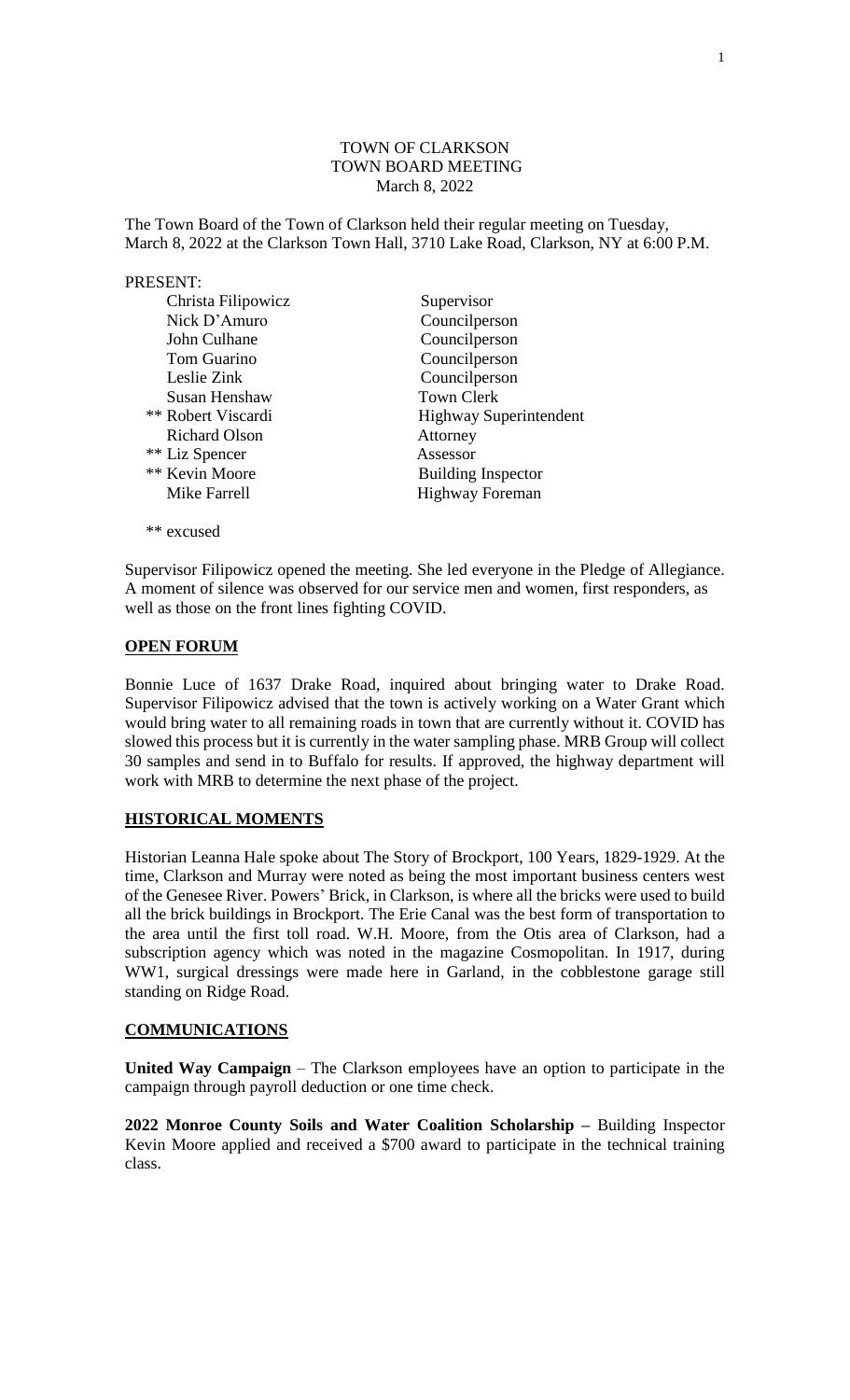#### **RESOLUTION #120 ACKNOWLEDGE RECEIPT OF SUPERVISOR'S FEBRUARY FINANCIAL REPORT**

Introduced by Councilperson Guarino Seconded by Councilperson D'Amuro To acknowledge receipt of February report. VOTE OF THE BOARD AYES: Supervisor Filipowicz, Councilpersons Culhane, D'Amuro, Guarino and Zink NAYES: None

### **OLD BUSINESS**

**Town Wide Water Grant Update** – The town received a proposal from MRB regarding water sampling in the district. The town was able to save approximately \$3000.00 by doing the first portion, in-house. C. Miller will coordinate data with MRB Group.

## **RESOLUTION #121 TO APPROVE THE MRB GROUP STORM WATER PROPOSAL**

Introduced by Councilperson Guarino Seconded by Councilperson Zink To approve the amended MRB Group Storm Water Proposal. VOTE OF THE BOARD AYES: Supervisor Filipowicz, Councilpersons Culhane, D'Amuro, Guarino and Zink NAYES: None

### **RESOLUTION #122**

# **APPROVAL TO SIGN RUBY SHOOZ CONTRACT**

Introduced by Councilperson Culhane

Seconded by Councilperson D'Amuro

Approval to sign the Ruby Shooz contract for \$2000.00 for Good Neighbor Day. VOTE OF THE BOARD

AYES: Supervisor Filipowicz, Councilpersons Culhane, D'Amuro, Guarino and Zink NAYES: None

#### **RESOLUTION #123**

# **APPROVAL TO SIGN YOUNG EXPLOSIVES CONTRACT**

Introduced by Councilperson Guarino

Seconded by Councilperson D'Amuro

Approval to sign the Young Explosives contract for \$4000.00 for Good Neighbor Day. VOTE OF THE BOARD

AYES: Supervisor Filipowicz, Councilpersons Culhane, D'Amuro, Guarino and Zink NAYES: None

### **RESOLUTION #124**

# **TO APPROVE VACATION ROLLOVER FOR A. BEARDSLEE**

Introduced by Councilperson Zink Seconded by Councilperson Culhane To approve vacation rollover of 35 hours for Anna Beardslee. VOTE OF THE BOARD AYES: Supervisor Filipowicz, Councilpersons Culhane, D'Amuro, Guarino and Zink NAYES: None

**Town Hall** – The Town Hall hours have been reduced to 9am – 3pm due to illness and would like to set a time frame to return back to 8am – 4pm Monday-Friday, Tuesdays until 6p. Summer Hours will be in effect at the end of May. Once staffing is made, we can return to regular hours.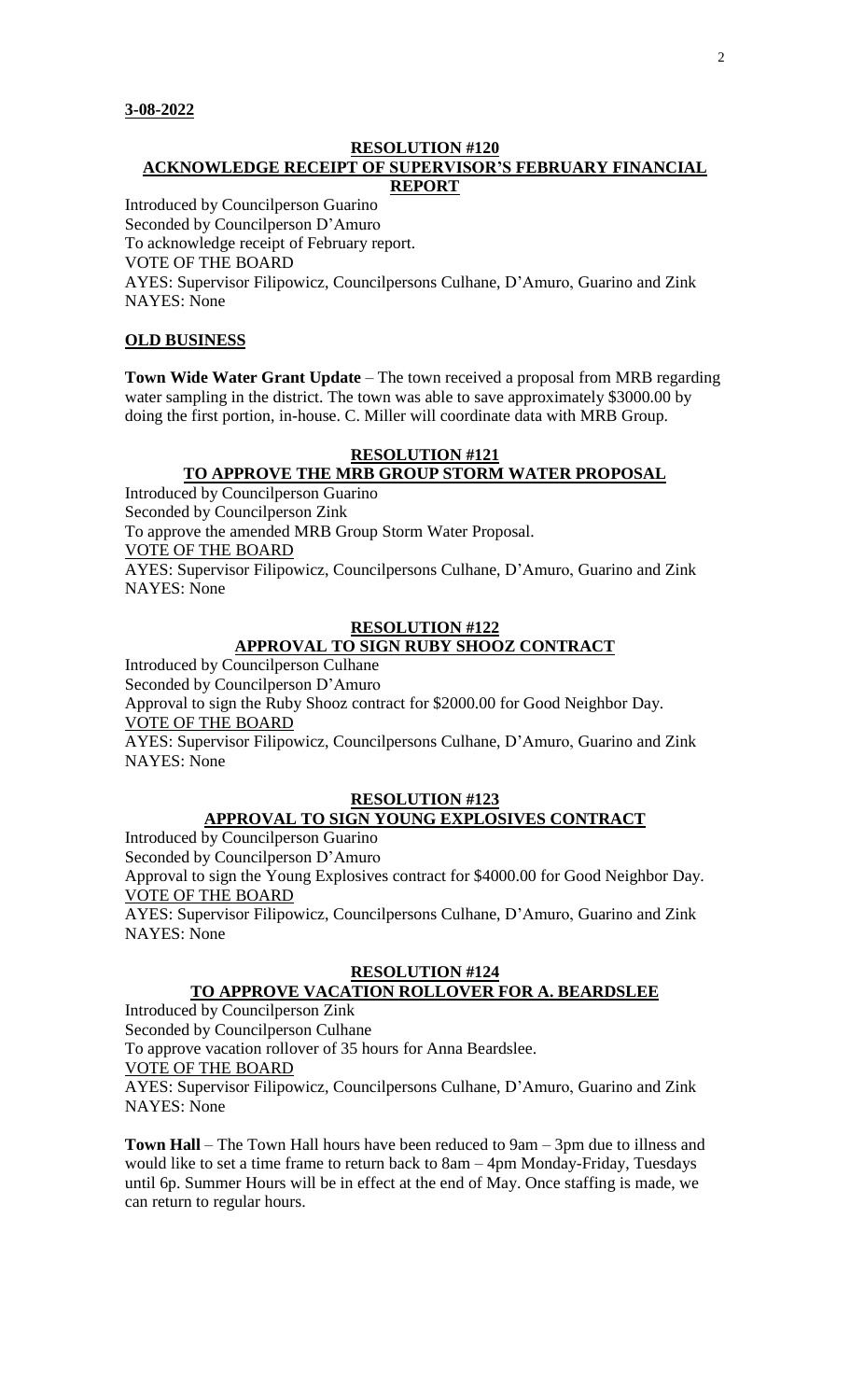#### **3-08-2022**

#### **Supervisors' Report –**

**Monroe County Supervisor's Association –** signed a letter to Governor Hochul regarding her plan in the budget to allow Accessory Dwelling Unit (ADU) on all residential parcels. Although removed from Budget it remains in the bills in Assembly and Senate.

#### **Town Board Reports -**

**Resident Feedback Form** – Councilperson Culhane proposed a comment box to be located in the Town Hall as well as on our Town website. There will be a locked box placed in Town Hall for the Councilman to collect results.

**Comprehensive Plan –** Councilperson Zink advised of the Public Hearing which is set for Tuesday, March 22 at 6p in the Town Hall.

**Good Neighbor Day –** Councilperson Zink has secured Friday August 19, 2022 for the event. Ruby Shooz, Young Explosives and the tent are all secured. The Lions Club car show is secured as well. Councilperson Guarino will be present to assist with all parking.

**Memorial Day –** Councilperson Zink discussed flag placement at the Garland Cemetery and the West Clarkson Cemetery. The town board as well as other volunteers will be placing flags at both locations on Wednesday, May 25 or rain date Thursday, May 26. Possible local Boy Scout troop to assist in the flag placement.

**Zoning Board –** Councilperson Zink attended ZBA meeting with 2 new members D. Maier and H. Henick.

**Martin Farms Water Grant –** Councilperson Zink discussed possibilities of a grant to help assist the Martin Family Farm and the migrant camp located nearby.

**Mobile DMV –** Councilperson Zink mentioned the continual need for the mobile DMV to return to the west side area. In conjunction with Legislator Jackie Smith who advised she will be in contact with the Monroe County Clerk in the coming days to discuss the hopeful return.

**Highway Department –** Councilpersons Culhane and Guarino will be meeting with the highway department at the end of March to discuss employee feedback as well as Transfer Station permits.

**Town Website –** Councilperson D'Amuro has been working with Tyler Jones for a more functional website as well as communication options through social media.

**Veteran's Outreach -** Councilperson D'Amuro along with Legislator Jackie Smith, want to remind of the Veteran's Initiative on Saturday, May 14 at the Hamlin VFW.

#### **Town Clerk Report –**

**Town and County Taxes –** Susan mention that she has collected 5.4 million of the almost 6 million total due for all fire districts, town and county taxes.

**Passports/Lodge Rentals –** requests have been steadily increasing since start of 2022.

**Rabies Clinic** – is scheduled for Friday, September 16 from 5:30pm – 7:30pm at the Highway Garage. It will be combined with Hamlin. Monroe County does have a vaccination shortage and we were lucky to be awarded a free rabies clinic.

**Shred Day –** Susan has been working on a Shred Day in early June. Once confirmed she will advise.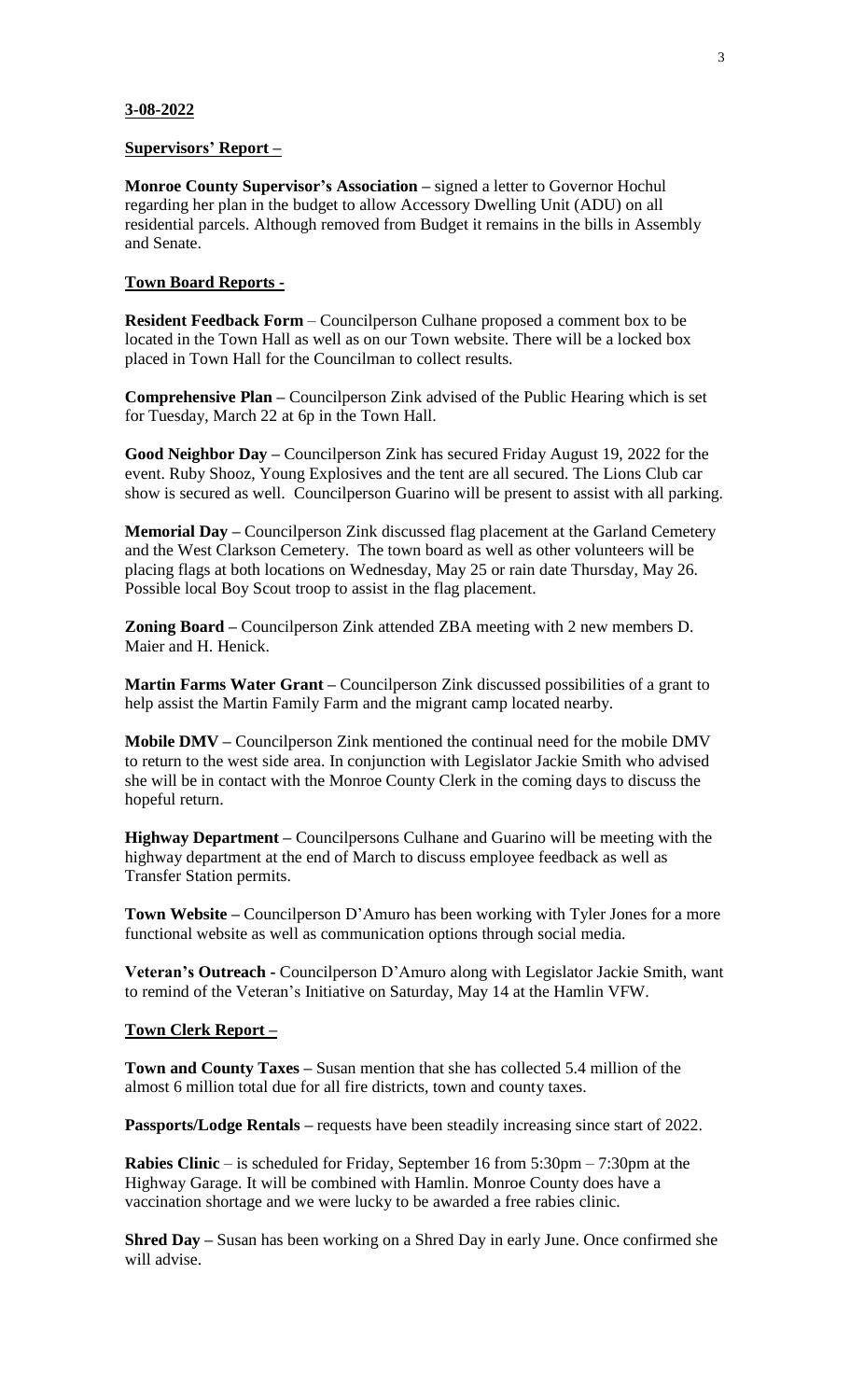#### **3-08-2022**

#### **Superintendent Report –**

**Winter Storm –** Highway Foreman Mike Farrell advised that the weekends' storm kept the highway department busy with downed trees and flooding. Gilmore Road had all 6 pumps going and still had sitting water.

**Special Brush Pick-up** – Will be scheduled for the week of Monday March 21 and the highway department will make 1 pass down each road for a special pick-up from the storm. The bin in front of highway department will be open for all residents starting that week through end of March. There is an ad in the paper to advise. Highway phone lines are just getting restored after the weekend wind storm.

**Transfer Station –** the grace period has passed, there are no further exceptions.

### **RESOLUTION #125**

**APPROVE MINUTES 2-22-2022** Introduced by Councilperson Zink Seconded by Councilperson Culhane To approve minutes from 2-22-2022. VOTE OF THE BOARD AYES: Supervisor Filipowicz, Councilpersons Culhane, D'Amuro, Guarino and Zink NAYES: None

#### **RESOLUTION #126 APPROVE SPCIAL MEETING MINUTES 2-26-2022**

Introduced by Councilperson Guarino Seconded by Councilperson D'Amuro To approve special meeting minutes from 2-26-2022. VOTE OF THE BOARD AYES: Supervisor Filipowicz, Councilpersons Culhane, D'Amuro, Guarino and Zink NAYES: None

#### **RESOLUTION #127 AUDIT 3-08-2022**

Introduced by Councilperson Guarino

Seconded by Councilperson D'Amuro

To authorize payment of audit 3-08-2022 totaling \$63,322.25 AA General \$13,000.16, BB General- Outside Village \$1,025.00, DA Highway - Town Wide \$48,999.81, SL – Lighting \$297.28 and Distribution of checks: Trust and Agency #6248-6250, Joint Checking #4953-4954, #2000-2038.

VOTE OF THE BOARD

AYES: Supervisor Filipowicz, Councilpersons Culhane, D'Amuro, Guarino and Zink NAYES: None

# **RESOLUTION #128**

# **ENTER INTO EXECUTIVE SESSION**

Introduced by Councilperson Zink Seconded by Councilperson Culhane To enter into Executive Session 6:52 PM. VOTE OF THE BOARD AYES: Supervisor Filipowicz, Councilpersons Culhane, D'Amuro, Guarino and Zink NAYES: None

#### **RESOLUTION #129**

## **EXIT OUT OF EXECUTIVE SESSION**

Introduced by Councilperson Guarino Seconded by Councilperson D'Amuro To exit out of Executive Session 8:01 PM. VOTE OF THE BOARD AYES: Supervisor Filipowicz, Councilpersons Culhane, D'Amuro, Guarino and Zink NAYES: None